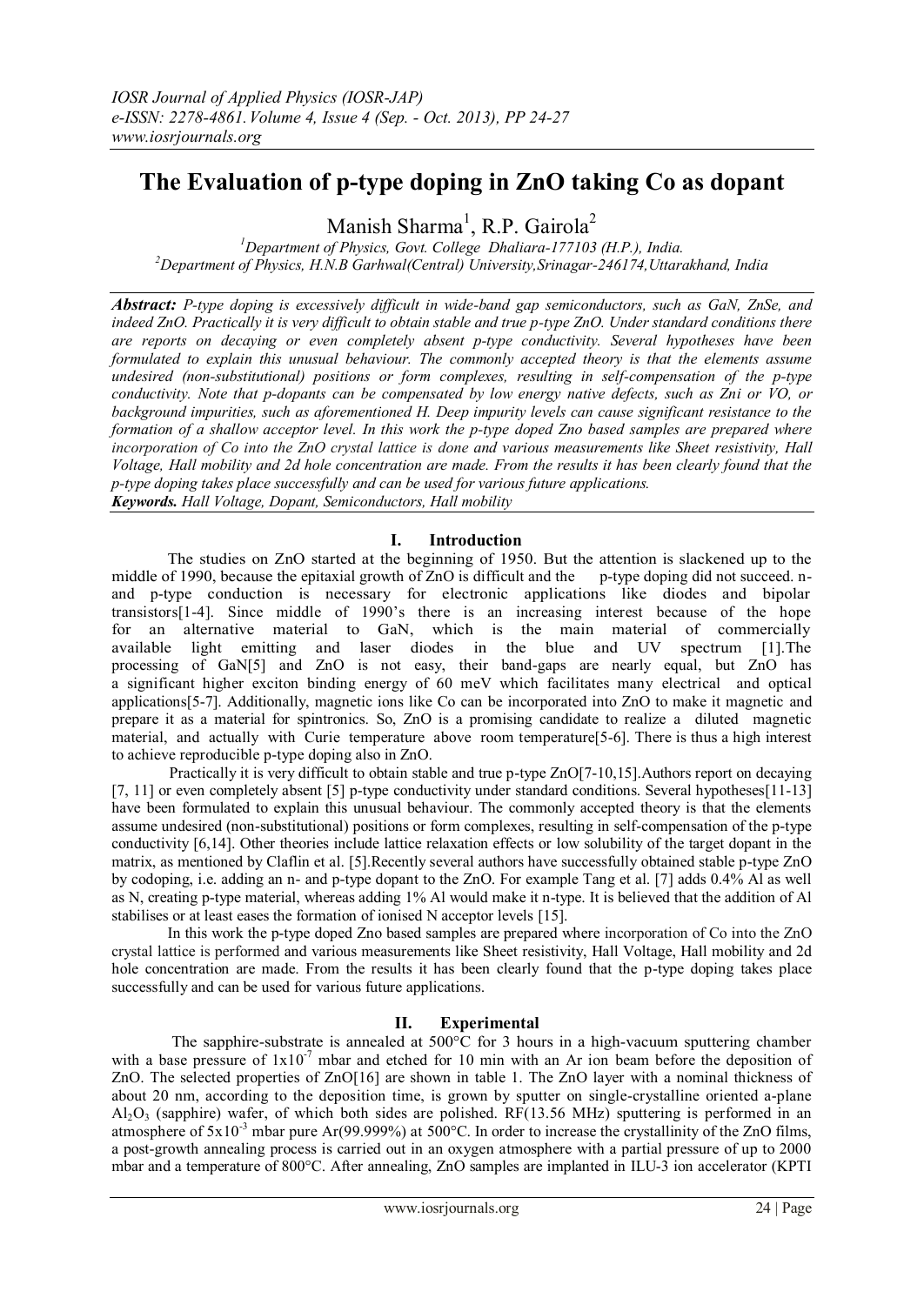of RAS) with 40 keV Co<sup>+</sup> ions at doses ranging from  $0.25 \times 10^{17}$  ions/cm<sup>2</sup> to  $2.00 \times 10^{17}$  ions/cm<sup>2</sup>, at an ion current density of 8  $\mu$ A/cm<sup>2</sup>.

For Hall measurements in vander Pauw geometry, four Au contacts are evaporated, of which the I(V) characteristics exhibits an ohmic behavior, and have resistances ranging from 100  $\Omega$  to 1 k $\Omega$  determined by Hall measurement in which magneto transport measurements are performed in two point geometry with a magnetic field H perpendicular to the sample plane. The layer structure and the Au contacts are shown in figure 1.

Fig.1. Co<sup>+</sup> ions are implanted at various doses into ZnO grown on a-plane sapphire (a). Au contacts are realized (b).

| Group                                 | <b>II-VI Compound</b>                            |
|---------------------------------------|--------------------------------------------------|
| Crystal structure                     | $Rocksalt(B1), Zinc$ Blende(B2),<br>Wurtzite(B3) |
| Atomic weight                         | 81.38 amu                                        |
| <b>Lattice Constant</b>               | $4.580\ \mathrm{A}^0$                            |
| Density                               | 5.67 gm/cm <sup>3</sup>                          |
| Eg(300K/0K)                           | 3.35ev/3.42ev                                    |
| Band Gap Type                         | Direct                                           |
| Electron mobility                     | $200 \text{ cm}^2/\text{Vs}$                     |
| Hole mobility                         | $180 \text{ cm}^2/\text{Vs}$                     |
| Effective mass $m^*/m_0$              | 0.27                                             |
| Intrinsic carrier Conc.n <sub>i</sub> | $7.0X10^{16}$ cm <sup>3</sup>                    |
| Donors                                | Al, Ga,In,Cl,I                                   |
| Acceptors                             | Li, Na, K, Co, N, P, As                          |

Table 1: The selected Properties of ZnO.



## **III. Results and Discussion**

 The Hall data for Co-implanted ZnO samples with different doses are summarized in table 2 and table 3. These measurements are executed several times and the results are reproducible. For the lowest two doses  $(0.25X10^{17} \text{ ions/cm}^2$ ,  $0.50X10^{17} \text{ ions/cm}^2$  and for the highest one  $(2.00X10^{17} \text{ ions/cm}^2)$ , the measurements cannot be made because of a too small signal-to-noise ratio of the Hall voltage. For all other doses, a positive Hall voltage is measured, which clearly indicates that the material is p-type.

|                                                                                              |  |  |  |  |  |  |  |  | Table 2: Hall data of the samples $Z1(D = 0.75X10^{17} \text{ions/cm}^2)$ , $Z2(D=1.0X10^{17} \text{ions/cm}^2)$ , and |  |
|----------------------------------------------------------------------------------------------|--|--|--|--|--|--|--|--|------------------------------------------------------------------------------------------------------------------------|--|
| $Z3(D=1.25X10^{17}$ ions/cm <sup>2</sup> ) at RT are summarized. D is the implantation dose. |  |  |  |  |  |  |  |  |                                                                                                                        |  |

| Features                                                    | 71  | 72            | 73            |
|-------------------------------------------------------------|-----|---------------|---------------|
| Sheet resistivity $\lceil \Omega \rceil$                    | 245 | 69            | 132           |
| Hall voltage $\lceil \mu V \rceil$                          | 587 | 480           | 48            |
| Hallmobility[ $\text{cm}^2/\text{Vs}$ ]                     | 45  | 87            | 68            |
| 2D hole concentration $\text{[cm}^{-2}5.7 \text{x} 10^{14}$ |     | $1.0x10^{15}$ | $6.9x10^{14}$ |
|                                                             |     |               |               |

Table 3: Hall data of the sample Z4 at RT and 4.2 K are summarized, where the implantation dose is  $1.50x10^{17}$  ions/cm<sup>2</sup> .

| Temperature[ K ]                         | 300           | 4.2           |
|------------------------------------------|---------------|---------------|
| Sheet resistivity $\Omega$ ]             | 55            |               |
| Hall voltage $\mu V$ ]                   |               |               |
| Hall mobility[cm <sup>2</sup> /Vs]       | 172           |               |
| 2D hole concentration $\text{cm}^{-2}$ ] | $6.7X10^{14}$ | $1.5X10^{15}$ |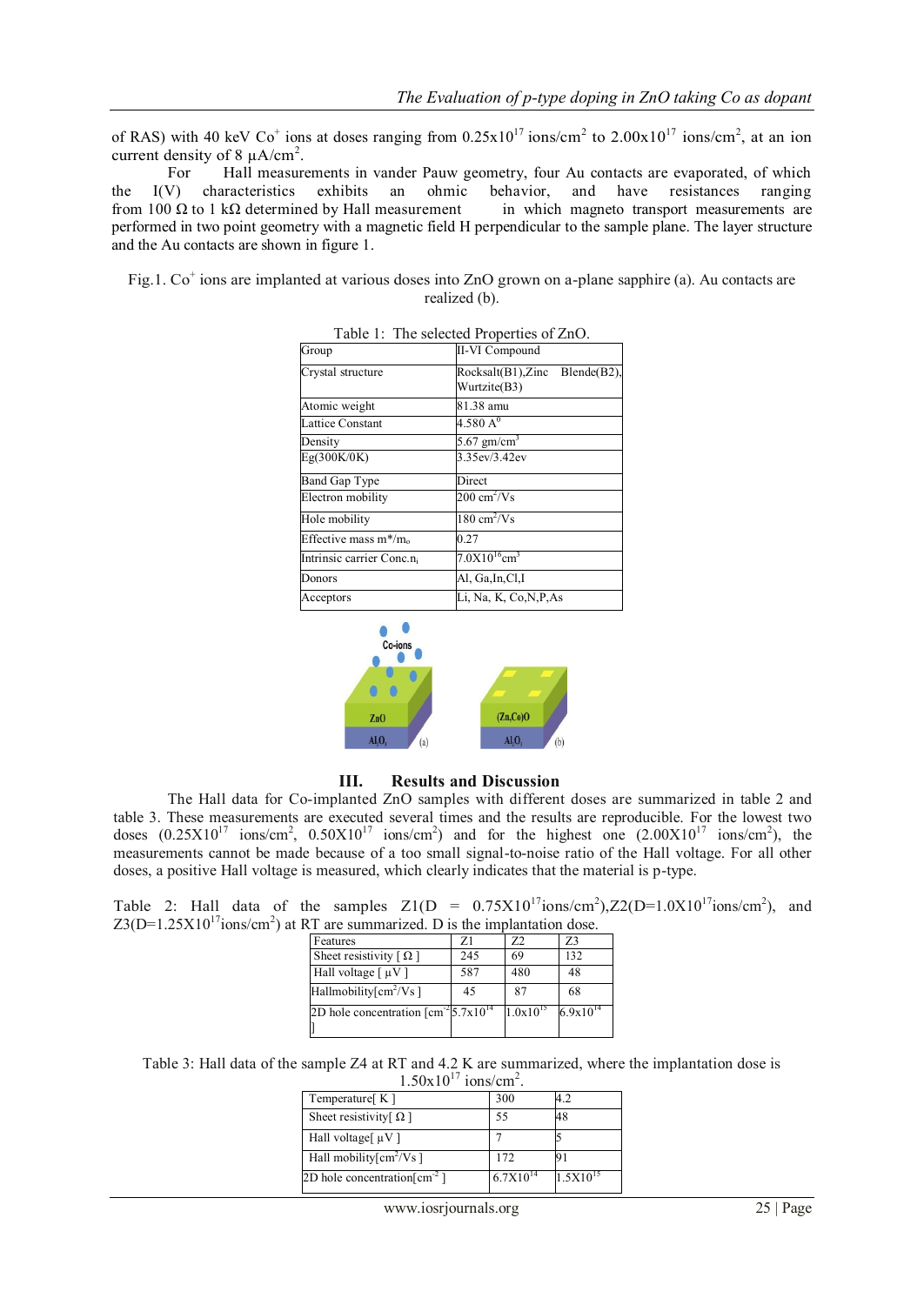From the above tables clearly the 2D hole concentration increases with increasing implantation dose, which is an indicator to the incorporation of Co into the ZnO crystal lattice as shown in fig.2.

 However, in order to be sure that this results are trustable, anomalous Hall measurements are performed. Because, at lower magnetic fields the behavior of the Hall voltage is determined by both ordinary and anomalous Hall terms. Thus a confident measurement has to do above the saturation field where the Hall voltage depends directly on the magnetic field, if the sample is ferromagnetic as the samples Z1-Z3. If the slope of the  $V_H$ -B curve is negative, there is an electron conduction, and a positive slope indicates a hole conduction.Fig.3 shows the results of the anomalous Hall measurements. The Positive slope shows clearly that the conduction material is hole but also note that there is a negative slope at the saturation field showing that the formed material system also consists electrons of density about  $2X10^{15}$  cm<sup>-2</sup>.

 As mentioned previously, p-type doping of wide-band-gap semiconductors (ZnO, GaN, ZnSe,…) is very difficult. The difficulties can arise from various reasons. Dopants may be compensated by low-energy native defects, such as  $Zn_i$  (Zn interstitials). Low solubility of the dopant in the host material is another possible reason. Deep impurity levels can also be a source of doping problem causing significant resistance to the formation of shallow acceptor level. But here the formation of P-type doped Zno is successful.



Fig 2: The 2D hole concentration and the mobility as a function of implantation dose.